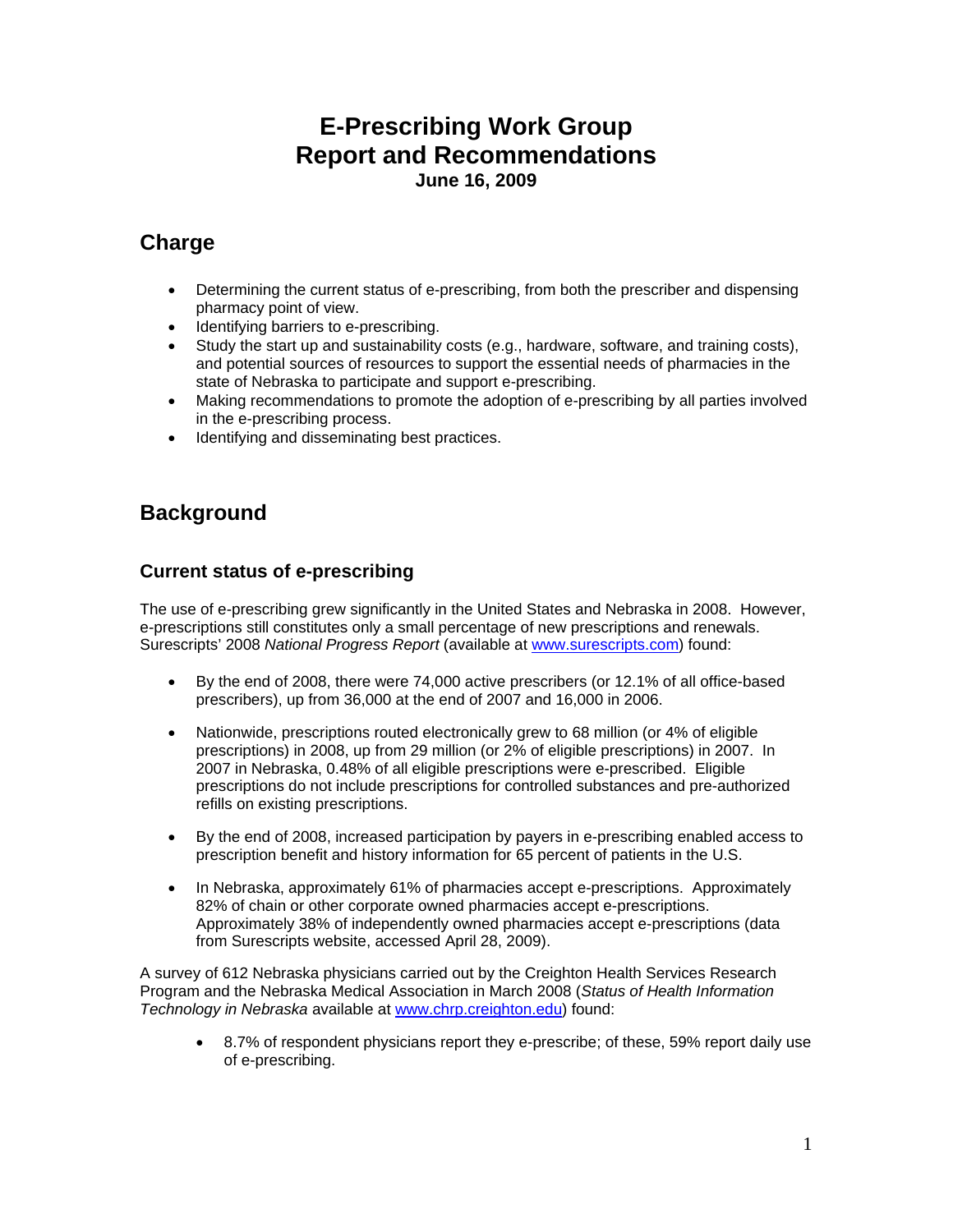- Of 53 respondent physicians who e-prescribe, a very large proportion still report using the following traditional methods to generate and deliver prescriptions to pharmacies:
	- o 85.5% report patients taking handwritten prescription to the pharmacy;
	- o 89.9% report telephoning prescriptions to the pharmacy;
	- o 89.9% report faxing prescriptions faxed to the pharmacy.
- Physician attitude about the accuracy and completeness of e-prescriptions was positive to uncertain.
- Physician attitude about the efficiency of e-prescribing was mainly uncertain, but leaning negative.

### **Barriers to E-Prescribing**

**Costs.** For both pharmacies and physicians, costs are a significant barrier to e-prescribing.

#### **Pharmacies**

**Transaction fees (\$0.20 - \$0.35 per transaction).** Refills are free, so the transaction cost for prescriptions with multiple refills can be amortized over multiple dispensings. As the number of e-prescriptions grows, the cost per transaction may eventually be reduced. Transaction fees are charged by the pharmacy's software vendor. However, pharmacists argue that traditional methods of prescription generation and delivery have zero transaction fees for initial prescription fills and refill. Approximately half of the transaction fee goes to Surescripts, the intermediary e-prescribing network developed by the National Association of Chain Drug Stores (NACDS) and the National Community Pharmacists Association (NCPA). SureScripts merged with RxHub, a network founded by the nation's three largest PBMs.

**Software fees.** Costs incurred by pharmacies include one time start-up fees to software vendor (~ \$500) and monthly charges to software vendor (\$30+ per month). Surescripts reports there are 35 – 40 e-prescribing packages available for pharmacies.

**Additional optional fees.** Viewing patient information through NeHII or another health information exchange may involve additional fees.

Fees mentioned above that are charged to pharmacies do not include costs incurred for pharmacy management software systems.

#### **Physicians**

**E-prescribing software.** Surescripts reports there are approximately 350 e-prescribing systems available for physicians. Examples include:

- A free stand-alone e-prescribing system is available through the National e-Prescribing Patient Safety Initiative (NEPSI).
- Through NeHII, physicians can subscribe to a bundle of services which include eprescribing, an EMR lite, virtual health record, and the ability to push information to other providers for just over \$50 a month. Lower cost options are also available through NeHII.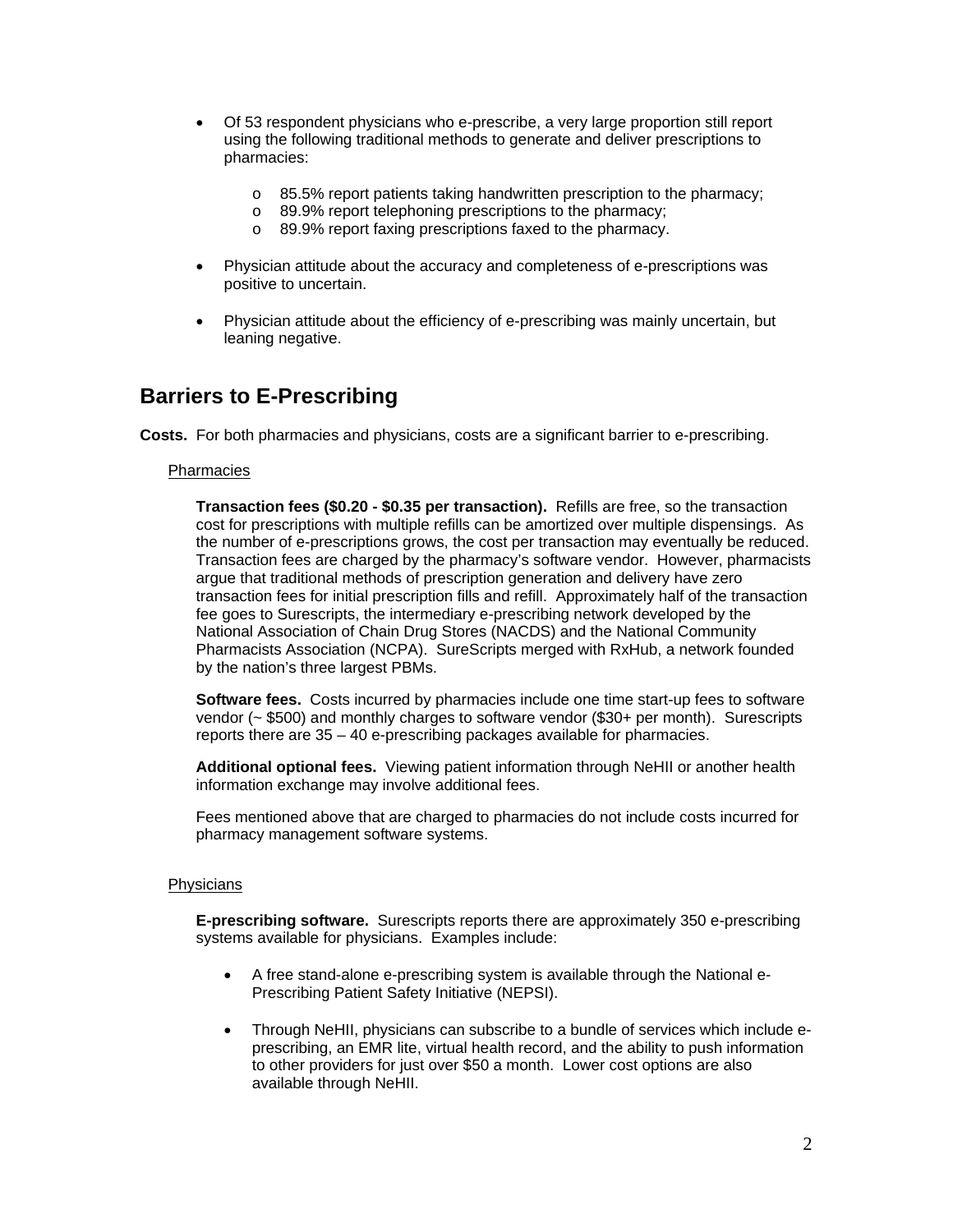- Full electronic medical record systems which integrate e-prescribing can cost from \$25,000 to over \$100,000 per physician.
- Sam's Club has begun offering electronic medical record systems for \$25,000 per physician, and \$10,000 per additional physician.

**Medicare Incentives.** Costs for many physicians may be partially offset by Medicare incentives for e-prescribing.

- Physicians may be eligible to receive incentive payments on office fees charged for their Medicare Part B who are also enrolled in a Medicare Part D Prescription Drug Plan.
- Bonus incentives for Medicare Part B patients only are:

 $\circ$  2009 – 2010: 2%  $\circ$  2011 – 2012: 1%

- Penalties for not adopting e-prescribing (Medicare Part B patients only):
	- o 2012: -1%
	- o 2013: -1.5%
	- o 2014 and beyond: -2%
- Estimates of incentive payments resulting from e-prescribing for Medicare Part B patients are in the \$1,500-\$1,600 range per physician per year during  $2009 - 2010.$
- Additional incentives of up to \$44,000 will be available to qualifying physicians for "meaningful use" of full electronic medical record systems beginning in 2011.

**Changes to Work Processes.** E-prescribing requires both physicians and pharmacists to make changes in their work processes, which can temporarily reduce productivity for some, cause others to return to traditional means of prescribing, and prevent others from adopting the technology.

**Controlled Substances:** The DEA currently prohibits electronic transmission of controlled substances. Consequently, physicians and pharmacies must maintain dual processes. Physicians are still required to write prescriptions for controlled substances. This is can be a major work flow impediment in the physician's office. Consequently, this can be part of the rationale that physician's use for not converting to e-prescribing. Pharmacies must maintain a dual prescription filing systems - paper for controlled substances and electronic for all other prescriptions. Dual filing systems for pharmacies can result in impediments to efficient work flow.

**Education, Training, and Prior Negative Experiences.** Another barrier is a lack of education, training, and knowledge of the e-prescribing process. Adequate training can reduce errors and frustration. Discussions between pharmacists, physicians, and physician staff can improve understanding of the e-prescribing process and identify ways to improve the process. Past negative experiences with e-prescribing can also be a barrier.

**Standards.** Although much progress has been made in developing standards for e-prescribing and certifying e-prescribing systems, further development is needed in order to reduce e-prescribing errors. The Certification Commission for Health IT (CCHIT) will begin certifying stand alone e-prescribing systems in 2009. Additional criteria will be incorporated into the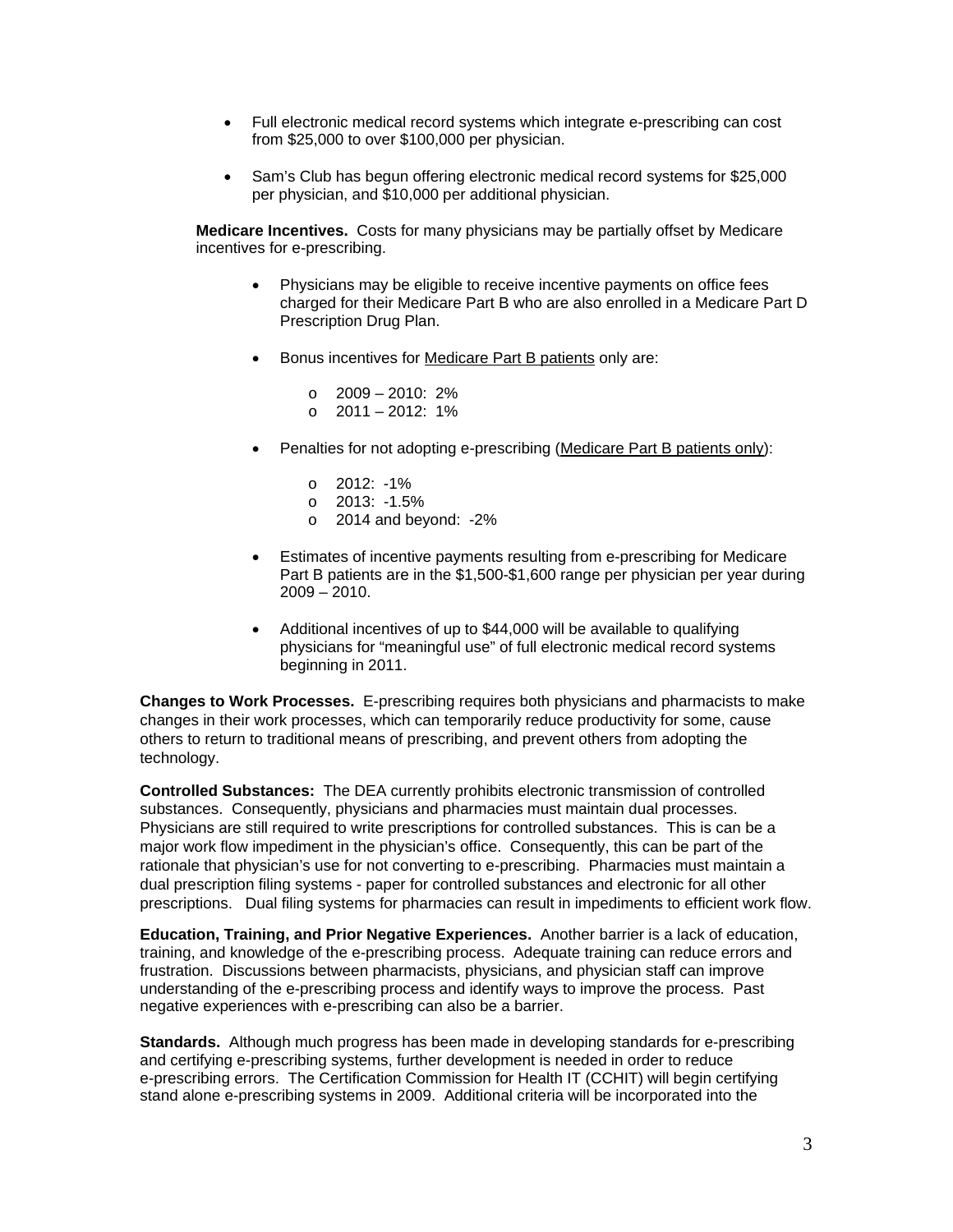certification process in 2010 and beyond. Electronic medical record certification by CCHIT includes many e-prescribing functions. Surescripts certifies both e-prescribing systems for physicians and pharmacy systems. The Healthcare Information Technology Standards Panel (HITSP) has developed a number of standards for e-prescribing.

# **Errors**

E-prescribing is reducing some types of medication errors, but may not eliminate all sources of errors. E-prescribing errors include but are not limited to: 1) wrong patient; 2) wrong drug; 3) wrong strength; and 4) wrong directions. These errors have resulted in some pharmacists turning off the e-prescribing software function. An informal survey of Nebraska pharmacists conducted by the Nebraska Pharmacists Association found that 75% of those responding currently use eprescribing in some form, and that 65% of those responding that use e-prescribing experienced errors. Sources of errors identified included software functionality, untrained personnel in physician offices using the system, input errors by physicians, not being able to request refills via e-prescribing software, and system communication errors. A 2008 report from the Creighton Health Services Research Program funded through a Dyke Anderson Patient Safety Grant from the Nebraska State Board of Pharmacy (available at<http://chrp.creighton.edu/>) found that pharmacists reported both a reduction in some types of errors and new sources of errors due to e-prescribing. Pharmacists reported that e-prescribing reduced legibility problems and provided more accurate and complete information. New sources of errors included inaccurate information provided, system incompatibilities, and errors due to wrong drop down menu selections. It is believed that some of these new types of errors are due to incompatibilities that exist between physician e-prescribing software and pharmacy dispensing software.

## **Role of Intermediaries**

The role and value of intermediaries generated considerable debate within the E-Prescribing Work Group. The discussion brought attention to the concerns of independent pharmacists over transaction costs and e-prescribing errors due to incompatibilities that exist between physician eprescribing software and pharmacy dispensing software. The Nebraska Pharmacists Association (NPA) is opposed to the mandatory use of intermediaries or switches to facilitate e-prescription transactions. The NPA believes the use of switches requires pharmacies to bear unnecessary eprescription transmission costs. The NPA recommends direct communication between prescriber and pharmacy to lower the cost of e-prescribing. The NPA's position on intermediaries is in opposition to the positions of several national organizations. The National Association of Chain Drug Stores (NACDS), National Council for Prescription Drug Programs (NCDPD), Surescripts, and eRx Network submitted comments supporting the use of intermediaries. The majority of the members of the E-Prescribing Work Group had questions about the risks and complexity of establishing direct connections between pharmacies and prescribers.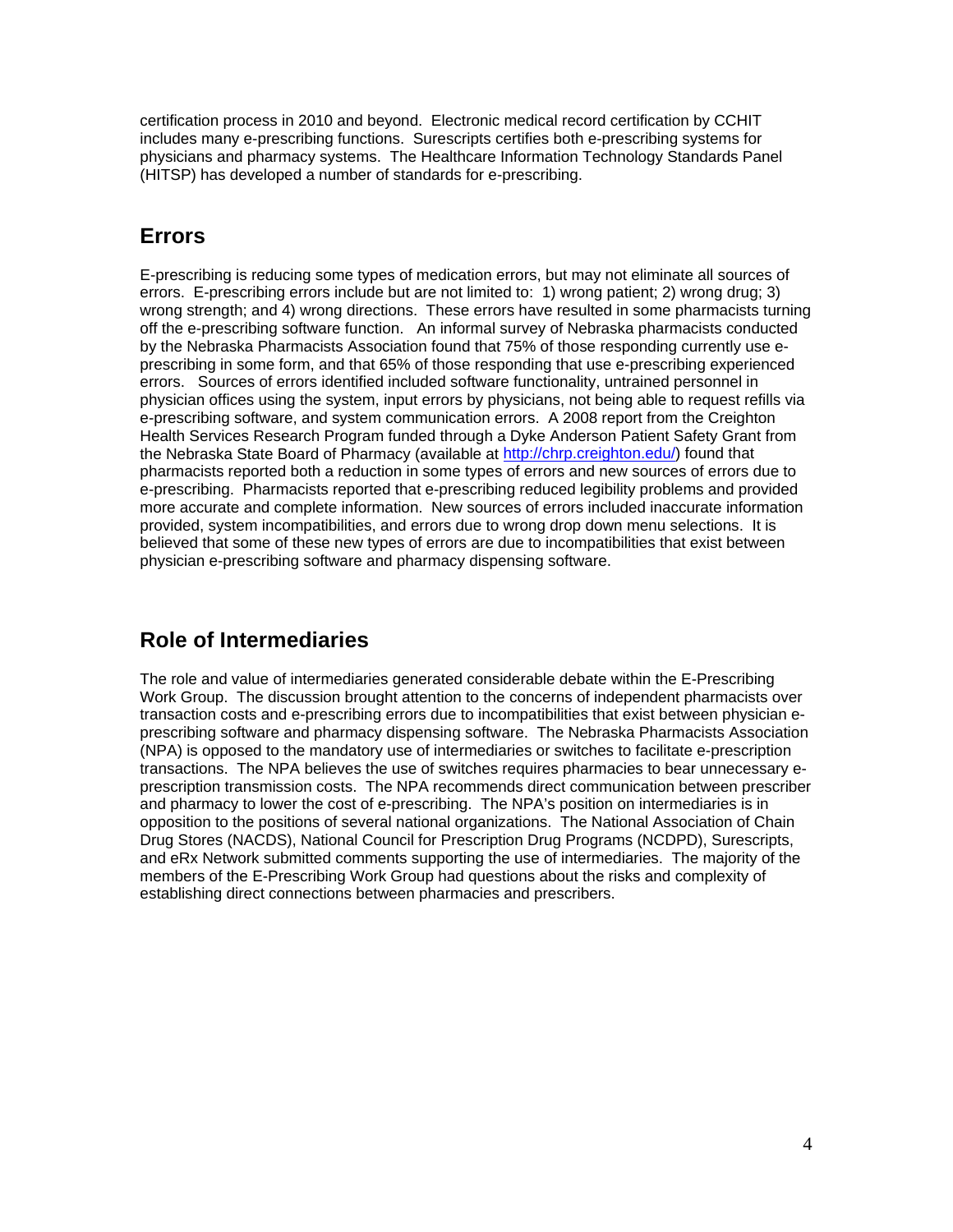# **Recommendations**

The eHealth Council recognizes that patient safety is complex. While e-prescribing is an essential tool, it does not guarantee patient safety.

- Pharmacists, physicians, and the general public should be educated about the potential impact of e-prescribing with regard to:
	- o Patient Safety both recognized safety improvements and the newly emerging errors associated with the adoption of this technology;
	- $\circ$  Workplace efficiency in the pharmacy and physician's office both improved efficiencies realized and new inefficiencies introduced in the local workplace context;
	- o Workflow issues related to the migration of e-prescribing;
	- o Costs to pharmacists and physicians of implementing e-prescribing.
- Training and education of physicians and pharmacists by professional associations, institutes of higher education and other venues about the proper use of e-prescribing technologies and processes in daily practice in order to reduce e-prescribing errors and optimize patient care quality should be encouraged.
- Pharmacist access to patient information should be encouraged either through NeHII or other health information exchanges.
- A forum to initiate a dialog among physicians, physician staff, pharmacists, vendors, and intermediaries on the e-prescribing process, costs involved, potential sources of errors, and best practices should be convened.
- The State of Nebraska should seek ways to provide resource support for participation in e-prescribing to independent pharmacies.
- Physicians should be provided information on incentive programs which support participation in e-prescribing and/or the implementation of EMRs.
- The integration of e-prescribing with the use of EMRs in physician offices should be encouraged. Although stand-alone e-prescribing systems can be used effectively, research has shown that integration of e-prescribing with an EMR system often leads to greater improvements in quality of care.
- The eHealth Council should establish a sustainable mechanism to identify and disseminate best practices related to patient safety and quality improvement in e-prescribing.
- The eHealth Council and other stakeholders should work together to identify sources of eprescribing errors and to address those sources.
- The State of Nebraska and other stakeholders should support efforts to remove regulatory obstacles related to the e-prescribing of controlled substances.
- Stakeholders in Nebraska and in the United States should encourage further development of e-prescribing standards to reduce errors. This should include standards that require compatibility between prescribing software and pharmacy dispensing software.
- The State of Nebraska should explore connecting Nebraska's Medicaid program through its pharmacy benefit manager to Surescripts to provide benefit and prescription history information.